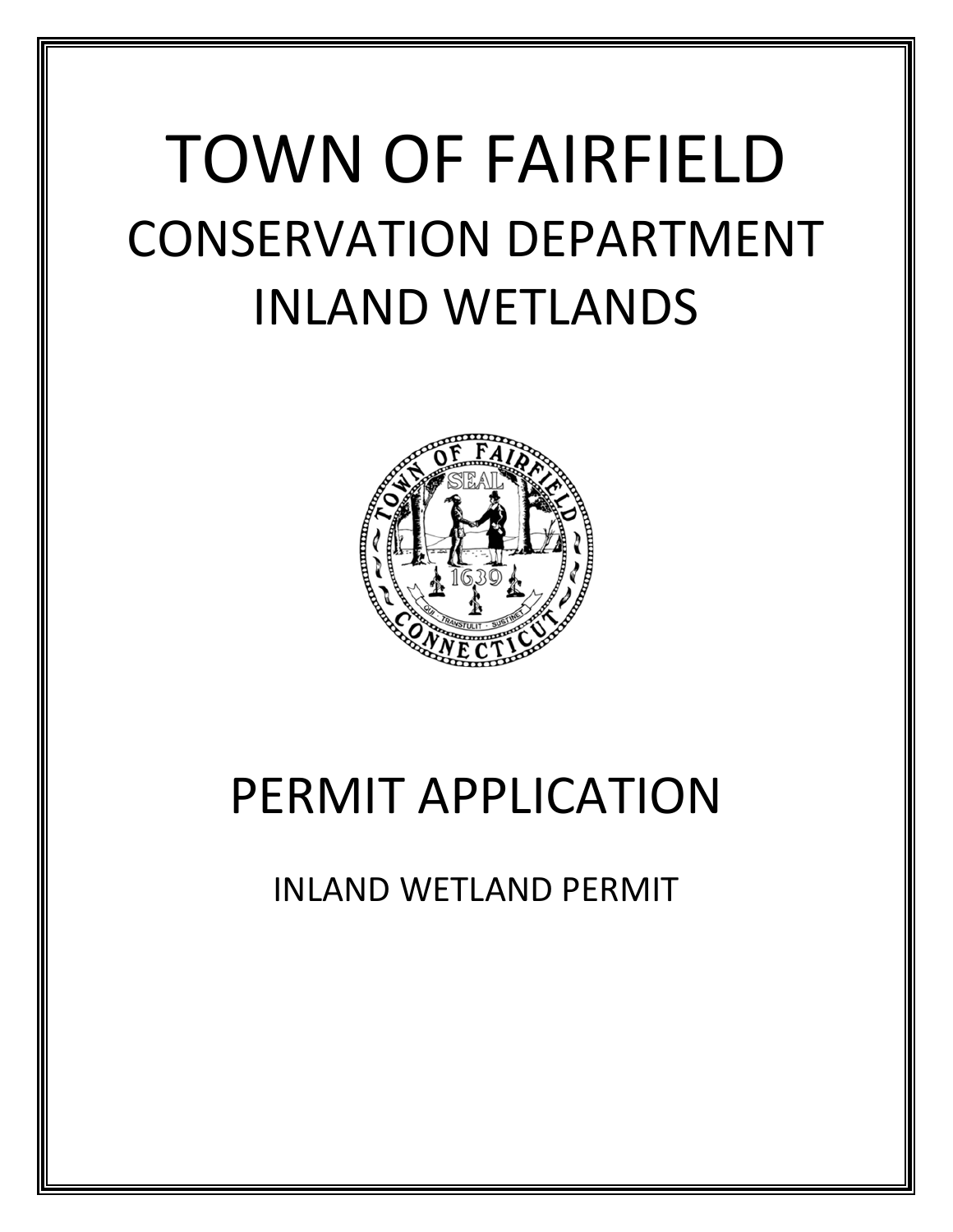

## **Town of Fairfield Conservation Department 725 Old Post Road ∙ Fairfield, CT 06524 ∙ (203) 256‐3071**

### **Inland Wetlands Permit**

|      |                                                                                                                                                                                                                                | FOR OFFICE USE ONLY                                                                                                                                                                                                                  |
|------|--------------------------------------------------------------------------------------------------------------------------------------------------------------------------------------------------------------------------------|--------------------------------------------------------------------------------------------------------------------------------------------------------------------------------------------------------------------------------------|
|      |                                                                                                                                                                                                                                |                                                                                                                                                                                                                                      |
|      |                                                                                                                                                                                                                                |                                                                                                                                                                                                                                      |
|      |                                                                                                                                                                                                                                |                                                                                                                                                                                                                                      |
|      |                                                                                                                                                                                                                                | Wetlands Map Number: ____________________                                                                                                                                                                                            |
|      |                                                                                                                                                                                                                                |                                                                                                                                                                                                                                      |
|      |                                                                                                                                                                                                                                |                                                                                                                                                                                                                                      |
|      |                                                                                                                                                                                                                                | REASON:                                                                                                                                                                                                                              |
|      | New Permit<br>Permit Extension                                                                                                                                                                                                 | Permit Modification<br>Corrective Action                                                                                                                                                                                             |
|      |                                                                                                                                                                                                                                |                                                                                                                                                                                                                                      |
| ı.   |                                                                                                                                                                                                                                | PROJECT NAME: <u>Name of the second contract of the second contract of the second contract of the second contract of the second contract of the second contract of the second contract of the second contract of the second cont</u> |
|      |                                                                                                                                                                                                                                |                                                                                                                                                                                                                                      |
| П.   |                                                                                                                                                                                                                                |                                                                                                                                                                                                                                      |
|      | Assessor's Map/Block/Lot: National Contract of the Manual Contract of the Manual Contract of the Manual Contract of the Manual Contract of the Manual Contract of the Manual Contract of the Manual Contract of the Manual Con |                                                                                                                                                                                                                                      |
|      |                                                                                                                                                                                                                                |                                                                                                                                                                                                                                      |
|      |                                                                                                                                                                                                                                |                                                                                                                                                                                                                                      |
| III. |                                                                                                                                                                                                                                |                                                                                                                                                                                                                                      |
|      |                                                                                                                                                                                                                                |                                                                                                                                                                                                                                      |
|      |                                                                                                                                                                                                                                |                                                                                                                                                                                                                                      |
|      |                                                                                                                                                                                                                                |                                                                                                                                                                                                                                      |
|      |                                                                                                                                                                                                                                |                                                                                                                                                                                                                                      |
|      |                                                                                                                                                                                                                                |                                                                                                                                                                                                                                      |
| IV.  |                                                                                                                                                                                                                                |                                                                                                                                                                                                                                      |
|      |                                                                                                                                                                                                                                |                                                                                                                                                                                                                                      |
|      |                                                                                                                                                                                                                                |                                                                                                                                                                                                                                      |
|      | Phone: 2008 2010 2010 2021 2022 2023 2024 2022 2022 2023 2024 2022 2023 2024 2022 2023 2024 2022 2023 2024 20                                                                                                                  |                                                                                                                                                                                                                                      |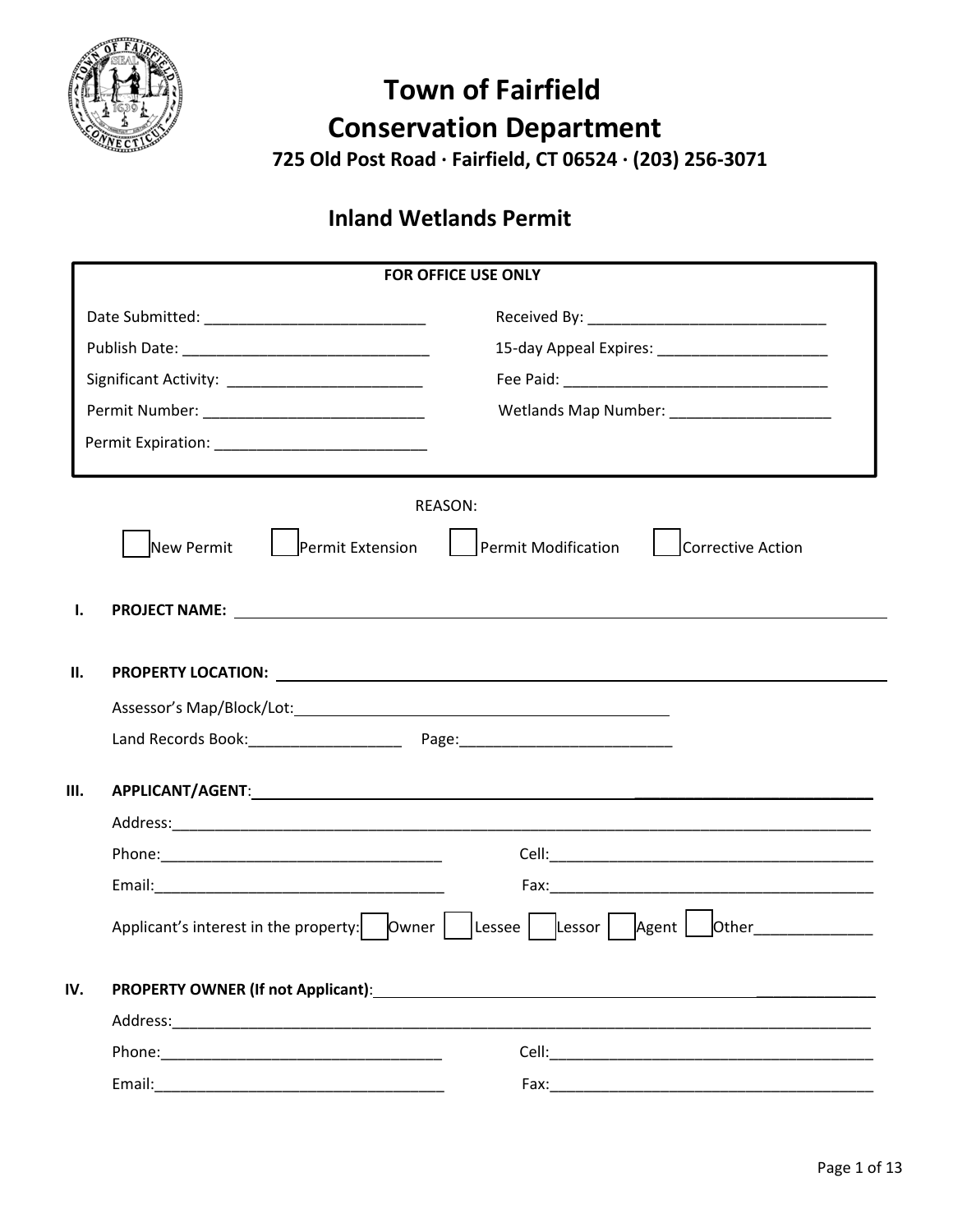

| PROPOSED REGULATED ACTIVITY<br>a. Please circle all applicable proposed regulated activities being proposed for this permit:<br>Addition Demolition Deck Garage New-Residence Stormwater-Detention Generator<br>Pool |                                                                                                                                    |  |  |  |
|----------------------------------------------------------------------------------------------------------------------------------------------------------------------------------------------------------------------|------------------------------------------------------------------------------------------------------------------------------------|--|--|--|
| Septic                                                                                                                                                                                                               | Sports<br>Shed Patio<br>Site Work Environmental Remediation<br>Fence<br>Dredging                                                   |  |  |  |
|                                                                                                                                                                                                                      | Planting<br>Corrective Action Drainage                                                                                             |  |  |  |
|                                                                                                                                                                                                                      |                                                                                                                                    |  |  |  |
|                                                                                                                                                                                                                      |                                                                                                                                    |  |  |  |
|                                                                                                                                                                                                                      |                                                                                                                                    |  |  |  |
|                                                                                                                                                                                                                      |                                                                                                                                    |  |  |  |
| e.                                                                                                                                                                                                                   |                                                                                                                                    |  |  |  |
| f.                                                                                                                                                                                                                   | Will fill be needed on-site (circle one)? Yes / No                                                                                 |  |  |  |
|                                                                                                                                                                                                                      | g. Proposed area of upland review area to be disturbed: $\frac{1}{2}$ exerce $\frac{1}{2}$ or $\frac{1}{2}$ or $\frac{1}{2}$ acres |  |  |  |
| h.                                                                                                                                                                                                                   | Proposed area outside of upland review area/setback to be disturbed: ___________________tt <sup>2</sup> or ____________<br>acres   |  |  |  |
| i.                                                                                                                                                                                                                   | Proposed area of inland wetlands/watercourse to be disturbed: ___________________tt <sup>2</sup> or ___________acres               |  |  |  |
| j.                                                                                                                                                                                                                   | acres                                                                                                                              |  |  |  |
| k.                                                                                                                                                                                                                   | Proposed additional impervious surface to be constructed as part of this project: $\frac{1}{12}$ ft <sup>2</sup> or<br>acres       |  |  |  |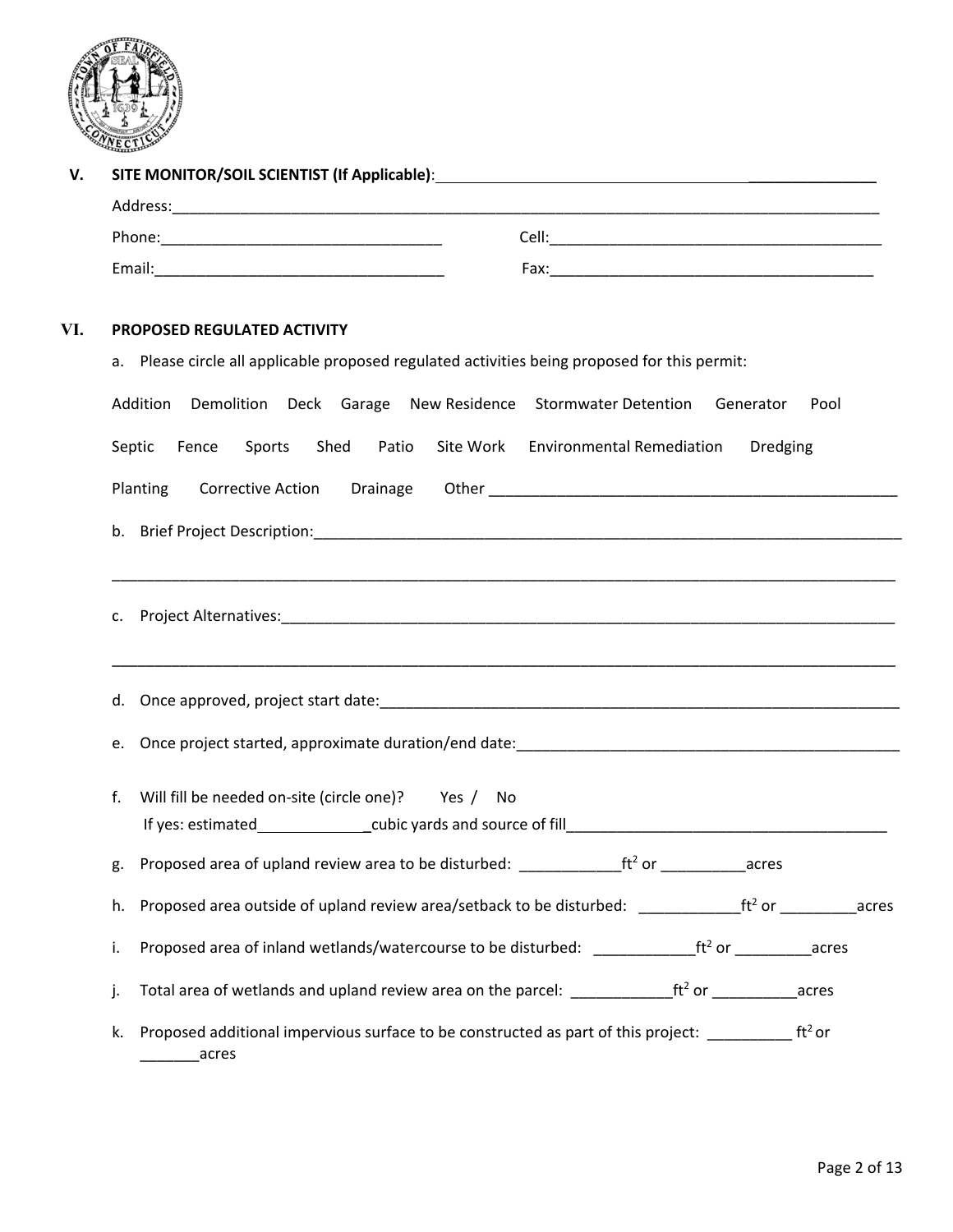

#### **VII. PROPERTY DETAILS**

a. Existing conditions in the regulated area being proposed:

| b. |                                                                                                                                                                                                                         |  |  |
|----|-------------------------------------------------------------------------------------------------------------------------------------------------------------------------------------------------------------------------|--|--|
|    | The property contains (check one or more):                                                                                                                                                                              |  |  |
|    | INLAND WETLANDS   WATERCOURSE   FLOODPLAIN   LAKE/POND<br>OPEN SPACE                                                                                                                                                    |  |  |
|    | TIDAL WETLANDS  <br>EASEMENT(S)<br>UPLAND REVIEW AREA<br><b>OTHER</b>                                                                                                                                                   |  |  |
| c. | Property Serviced By (check one or more): PRIVATE WELL(S)  <br>MUNICIPAL WATER                                                                                                                                          |  |  |
|    | PUBLIC SEWER<br><b>PRIVATE SEPTIC SYSTEM</b><br><b>OTHER</b> _______________________                                                                                                                                    |  |  |
|    |                                                                                                                                                                                                                         |  |  |
|    |                                                                                                                                                                                                                         |  |  |
| e. |                                                                                                                                                                                                                         |  |  |
|    |                                                                                                                                                                                                                         |  |  |
|    | ,我们也不会有什么。""我们的人,我们也不会有什么?""我们的人,我们也不会有什么?""我们的人,我们也不会有什么?""我们的人,我们也不会有什么?""我们的人                                                                                                                                        |  |  |
| f. | Name of Professional Soil Scientist (PSS) and date of soil survey (If Applicable): __________________________                                                                                                           |  |  |
|    |                                                                                                                                                                                                                         |  |  |
|    |                                                                                                                                                                                                                         |  |  |
|    |                                                                                                                                                                                                                         |  |  |
| g. | foot setback/upland review area applies.                                                                                                                                                                                |  |  |
| h. | Are there any known or suspected vernal pools located on or adjacent to (within 500-feet) the proposed                                                                                                                  |  |  |
|    | disturbance? Yes / No                                                                                                                                                                                                   |  |  |
| i. | Is any portion of the property occupied by a Natural Diversity Database or Critical Habitat? Yes / No                                                                                                                   |  |  |
| j. |                                                                                                                                                                                                                         |  |  |
|    | Yes / No / Unknown                                                                                                                                                                                                      |  |  |
| k. | In your opinion, is there a significant presence of invasive plant species in the proposed area to be disturbance?<br>Will the proposed regulated activity occur within 500-feet of an adjacent Town boundary? Yes / No |  |  |
|    | If yes, list $Tom(s)$ :                                                                                                                                                                                                 |  |  |

\_\_\_\_\_\_\_\_\_\_\_\_\_\_\_\_\_\_\_\_\_\_\_\_\_\_\_\_\_\_\_\_\_\_\_\_\_\_\_\_\_\_\_\_\_\_\_\_\_\_\_\_\_\_\_\_\_\_\_\_\_\_\_\_\_\_\_\_\_\_\_\_\_\_\_\_\_\_\_\_\_\_\_\_\_\_\_\_\_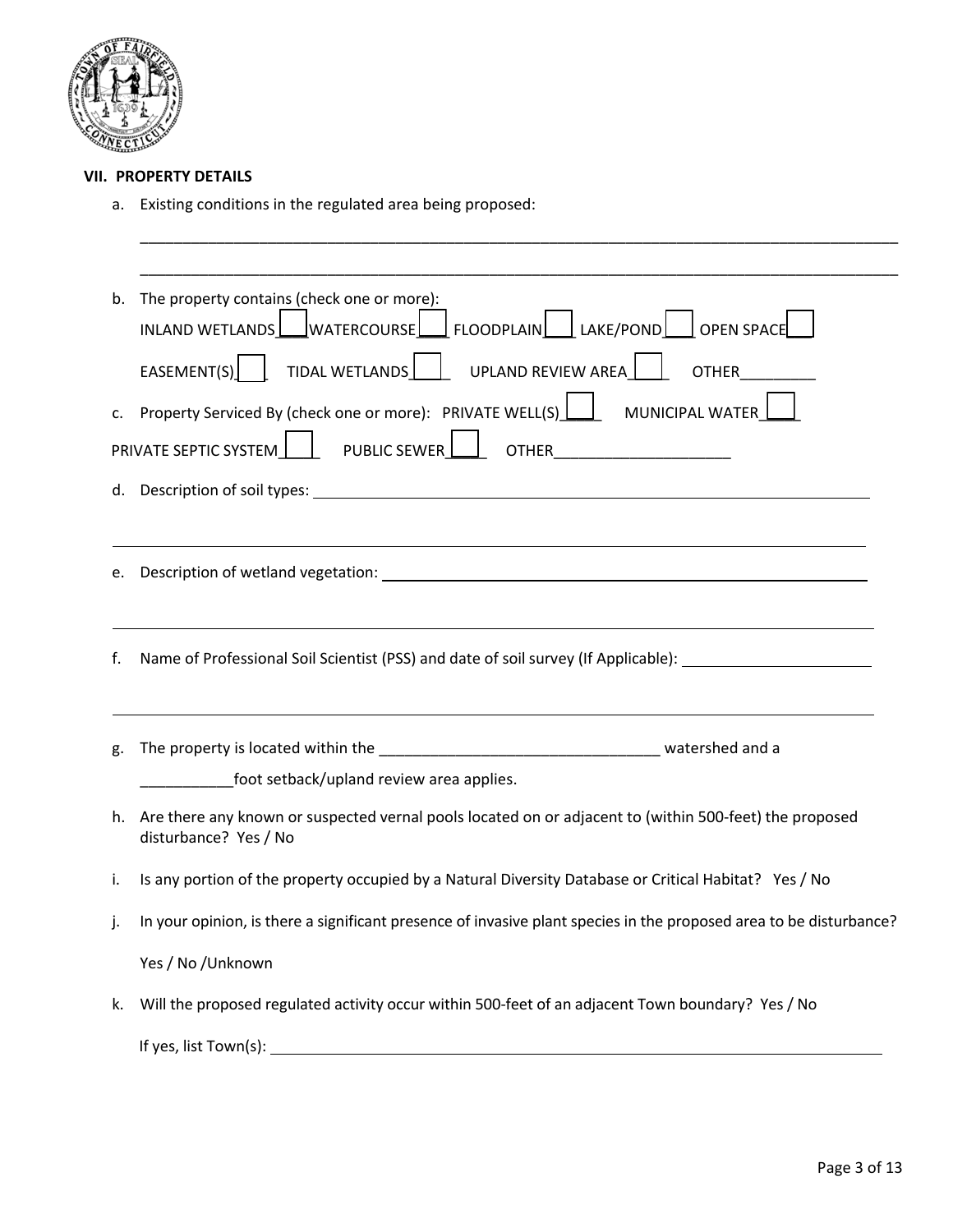

l. Does the proposed regulated activity fall within the jurisdiction of the Harbor Management Commission per CGS 22a‐113p and Fairfield Town Code § 24‐14? Yes / No

#### **VIII. PROPERTY HISTORY**

a. Are you aware of any wetland permits (past or present) on this property? Yes / No

If yes, please explain:

b. Are you aware of any wetland violations (past or present) on this property? Yes / No

If yes, please explain:

c. Are you aware of any corrective/enforcement actions (past or present) on this property? Yes / No

If yes, please explain:

#### **IX. AUTHORIZATION**

The Applicant affirms that the information and supporting information supplied in this application is accurate to the best of his/her knowledge and belief. As the applicant, I hereby certify that I am familiar with the information provided in this application and I am aware of the penalties for obtaining a permit through deception or through inaccurate or misleading information.

The undersigned Applicant hereby consents to necessary and proper inspection of the above mentioned property by the Town of Fairfield Conservation Department, Inland Wetlands Agency and/or its agents at reasonable times both before and after the permit in question has been granted or denied by the Department/Agency for the purpose of evaluation the permit application, monitoring, implementation or curtailing or correcting any violation of the IWWR brought about through the actions or inactions of the applicant or permittee.

| <b>Printed Name:</b> | Dale: |
|----------------------|-------|
|                      |       |

Signature: with the state of the state of the state of the state of the state of the state of the state of the state of the state of the state of the state of the state of the state of the state of the state of the state o

Please note:

The Applicant must publish a legal notice (provided by the Conservation Department) in the legal section of newspaper having general circulation in the Town of Fairfield and incur the cost(s) of publication.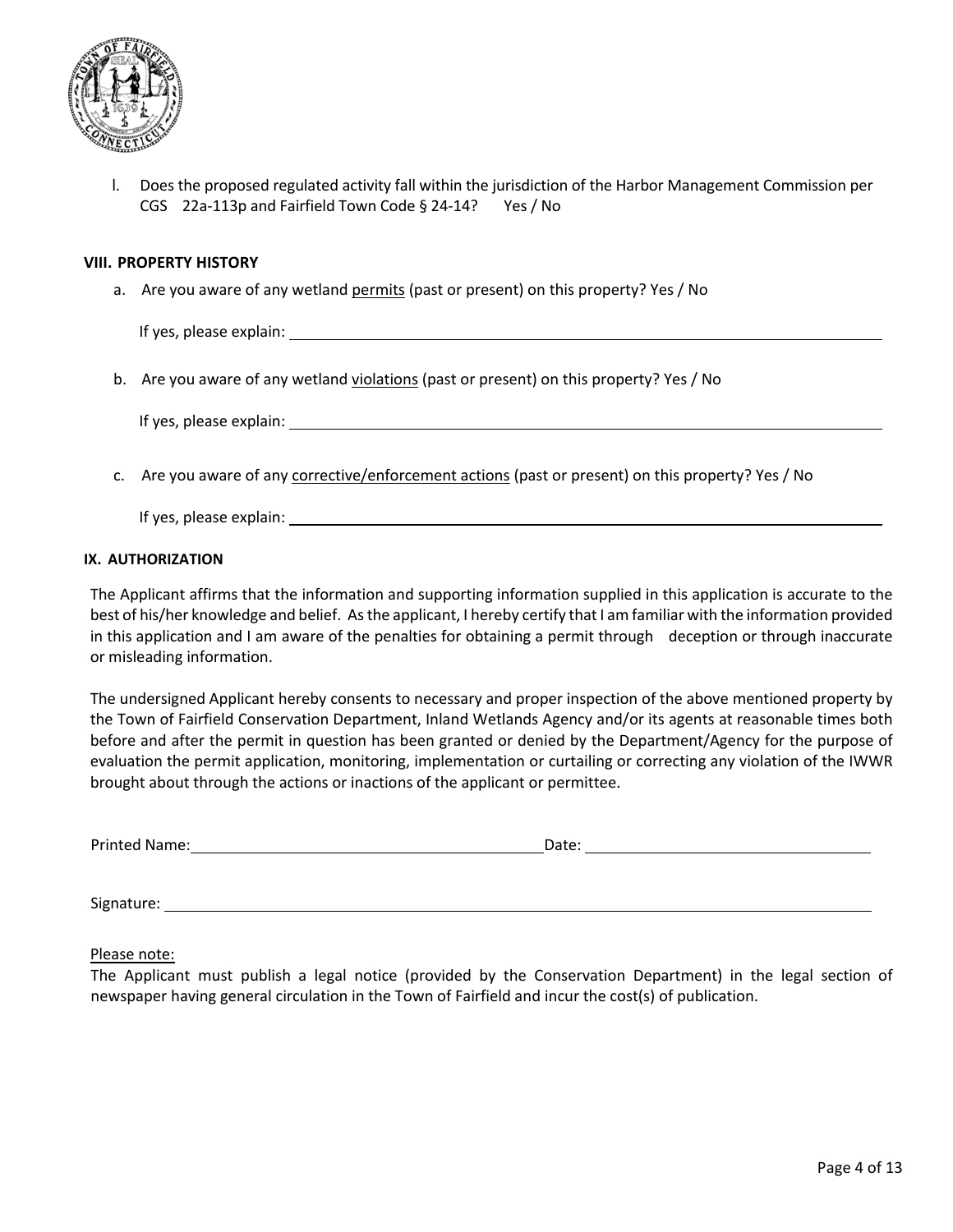

#### **INSTRUCTIONS FOR IWPA APPLICATION**

The following instructions are to complete a Permit Application for a Certificate of Wetlands Conformance (CWC) in the Town of Fairfield. Please contact the Conservation Department at (203) 256‐3071 or visit us during counter hours (08:30‐10:30) Monday through Friday with any questions or for guidance. For definitions and explanation of terms, refer to *the Town of Fairfield Inland Wetland and Watercourse Regulations,* available on the Town website.

Submitting a complete permit application is the responsibility of the applicant and the Department will **reject** incomplete applications.

#### **I. PROJECT NAME**

If applicable, provide the name of the project (i.e. Smith's swimming pool or ABC Shopping Center).

#### **II. PROPERTY LOCATION**

Provide the physical address/location of the property where the proposed activity will occur. Be sure to include the parcel identification (map/block/lot) and land records information using information provided on the field card by the Tax Assessor's Office (or Vision Government Solutions online database [https://gis.vgsi.com/fairfieldct/]).

#### **III. APPLICANT/AGENT**

Provide the contact information for who is submitting the permit application. This may be the property owner or an agent (consultant/contractor) or other stakeholder. Check the box to indicate the applicant's interest in the property.

#### **IV. PROPERTY OWNER**

Provide the contact information for the owner of the property, as recorded at the Tax Assessor's office.

#### **V. SITE MONITOR/SOIL SCIENTIST**

If applicable, provide the contact information for the site monitor or professional soil scientist involved with this permit application, as the Department may wish to discuss technical matters or questions.

#### **VI. PROPOSED REGULATED ACTIVITY**

- a. Circle all applicable regulated activities being proposed for this permit.
- b. In a few words, summarize the proposed project for this permit.
- c. Provide information of all alternatives considered. List all alternatives which would cause less or no environmental impact to wetlands or watercourses and state why the alternative as set forth in the application was chosen.
- d. Provide the anticipated start date of the project.
- e. Provide the anticipated completion date or the duration of the project. An IWPA is valid for 5 years.
- f. State whether ANY fill (including stone and gravel) will be imported to the property for the proposed project, estimated volume of material (cubic yards) and the origin of the material (i.e. quarry, wholesaler, etc.).
- g. Provide the area of upland review area proposed for disturbance in this project.
- h. Provide the area outside of the upland review area proposed for disturbance in this project.
- i. Provide the area of inland wetlands/watercourse proposed for disturbance in this project.
- j. Provide the total area of wetlands and upland review area on the parcel.
- k. Provide the total area of any proposed additional impervious surface in this project.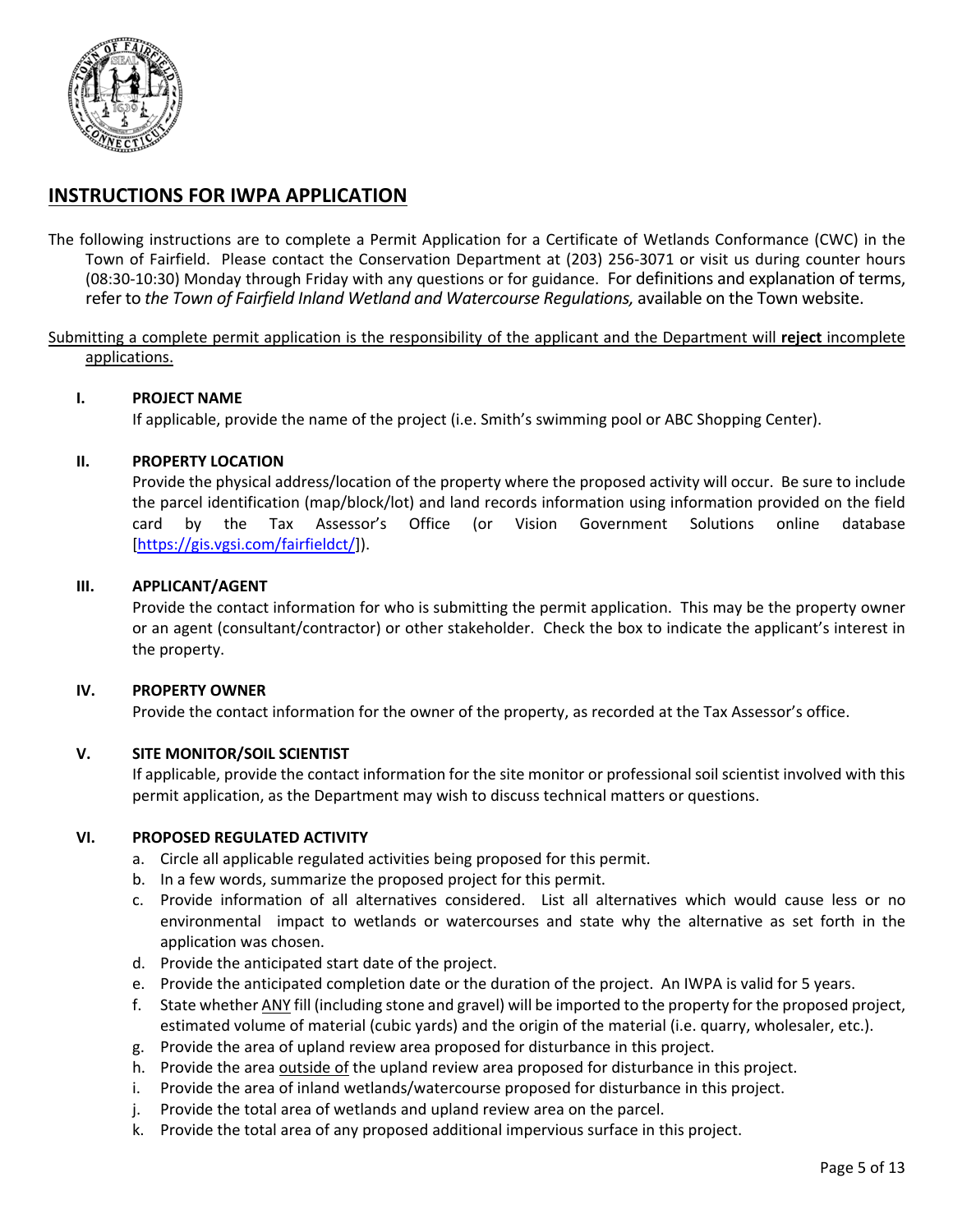

#### **VII. PROPERTY DETAILS**

- a. Briefly describe the existing conditions (i.e. wooded, lawn, paved, constructed, etc.) in the area proposed for disturbance.
- b. Check one or more of the natural features that currently exist on the subject property.
- c. Check one or more of the types of services (drinking water and wastewater) provided to the property.
- d. Briefly describe known soil types on the subject property in the area of proposed disturbance (a professional may be required or USDA‐NRCS Web Soil Survey is available online [https://websoilsurvey.sc.egov.usda.gov/App/HomePage.htm]).
- e. Briefly describe known wetland plant species (only OBL or FACW are necessary) adjacent and within the area of proposed disturbance (a professional may be required).
- f. If applicable, provide the contact information for the Connecticut Professional Soil Scientist(s) involved with the proposed project.
- g. Provide the name of the Town watershed in which the subject property is located and the designated setback distance (see Town of Fairfield Wetland Soils and Setbacks Map, available on Town website [Conservation]).
- h. Determine if there are any known or suspected vernal pools located on or adjacent to (within 500‐feet) the property (defined by the USACE and other Agencies as "*depressional aquatic resource basins that typically go dry in most years and may contain inlets or outlets, typically of intermittent flow. Vernal pools range in both size and depth depending upon landscape position and parent material(s). Pools usually support one or more indicator species, including: wood frog, spotted salamander, blue‐spotted salamander, marbled salamander, Jefferson's salamander, and fairy shrimp; however, they should preclude sustainable populations of predatory fish").*  A professional may be required.
- i. Determine if any of the subject property is located within a CTDEEP Natural Diversity Database or Critical Habitat area (see https://portal.ct.gov/DEEP/Endangered-Species/Natural-Diversity-Data-Base-Maps and the CTECO Simple Map Viewer http://www.cteco.uconn.edu/viewers/index.htm).
- j. Determine if a significant/dominant presence of invasive plant species exist in the area proposed for disturbance (a professional may be required).
- k. Determine if the proposed regulated activity will occur within 500‐feet of an adjacent Town boundary and provide the Town(s) which abut.
- l. Determine if the proposed regulated activity fall within the jurisdiction of the Harbor Management Commission per CGS 22a‐113p and Fairfield Town Code § 24‐14.

#### **VIII. PROPERTY HISTORY**

- a. To the best of your knowledge, state whether you are aware of any wetland permits (past or present) on this property, including prior ownership. If yes, briefly explain.
- b. To the best of your knowledge, state whether you are aware of any wetland violations (past or present) on this property, including prior ownership. If yes, briefly explain.
- c. To the best of your knowledge, state whether you are aware of any corrective/enforcement actions (past or present) on this property, including prior ownership. If yes, briefly explain.

#### **IX. AUTHORIZATION**

Date, print and signature of the applicant/authorized agent of the permit application to be submitted. See note regarding notice to publish in a local newspaper.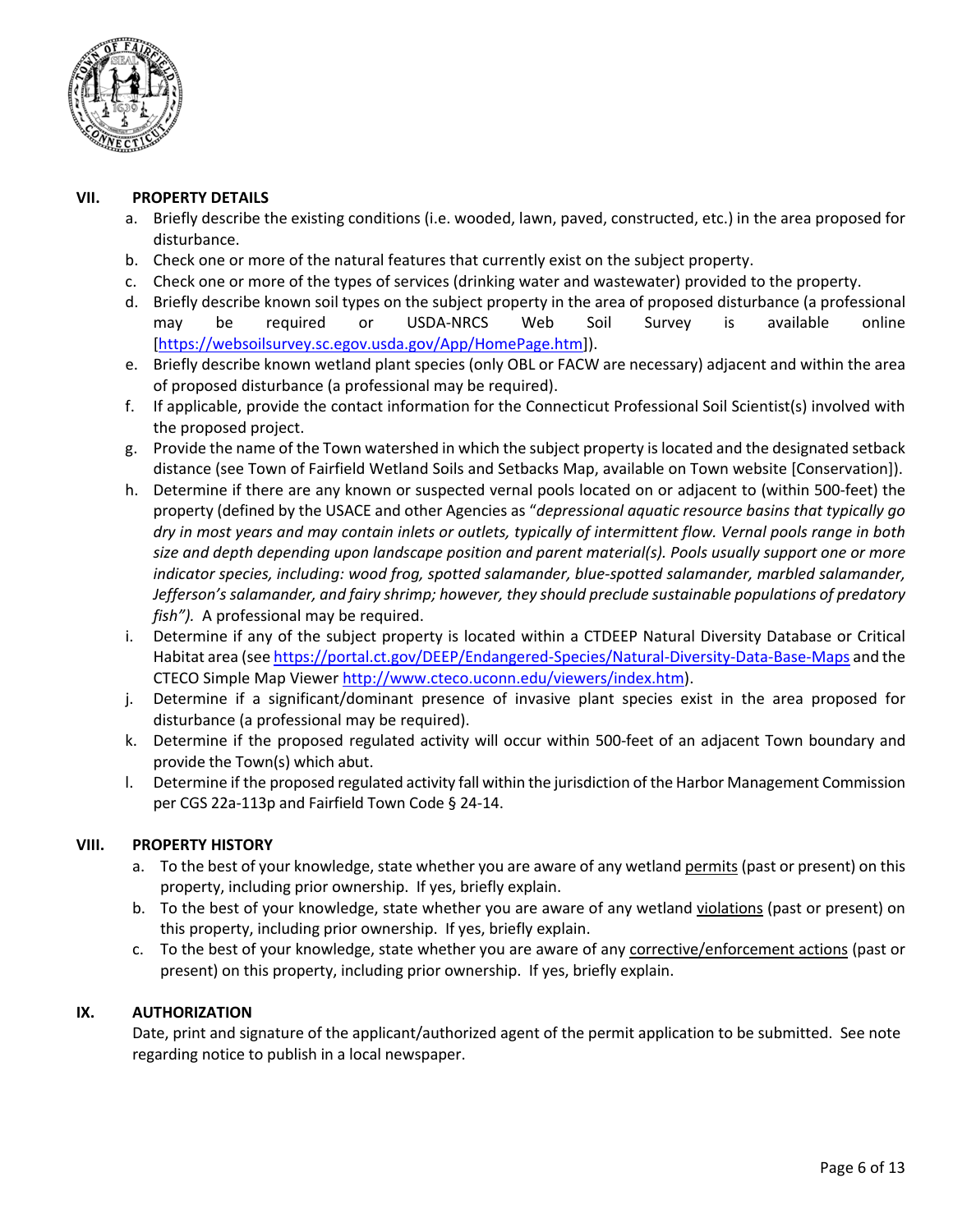

#### **INLAND WETLANDS PERMIT APPLICATION (IWPA)**

For definitions and explanation of terms and fees, refer to *the Town of Fairfield Inland Wetland and Watercourse Regulations* which are available on the Town website.

Attach herewith, on appropriate maps or in writing, the following information, including the understanding of all conditions and requirements described below:

- **I.**
- a. The geographical location of the property which is to be affected by the proposed activity and a description of the land in sufficient detail to allow identification of the inland wetlands and watercourses, the area(s) (in acres or square feet) of wetland or watercourses to be disturbed, soil type(s) and wetland vegetation;
- b. The wetland and upland soils contained within any wetland or watercourse located on the property or within the setback distance of the property for the appropriate watershed, with 2‐foot contour intervals on the U.S.G.S. datum of mean sea level. If field data are not obtained on adjacent properties, then you must use the official Town wetland maps to indicate the character of regulated areas which are found on adjacent property within the setback distance from the property line. The Soil Scientist shall date and sign this map attesting to any surveyed soil type lines as being substantially correct: "I certify that the soil boundaries shown hereon conform to my field delineation and are substantially correct."
- c. The purpose and a description of the proposed activity.
- d. Alternatives considered by the applicant, which would cause less or no environmental impact to wetlands or watercourses and state why the alternative as set forth in the application was chosen. These alternatives shall be diagrammed and described on a separate site plan or drawing;
- e. A Site Plan showing existing and proposed conditions in relation to wetlands and watercourses;
- f. A reduced copy of the site plan(s) shall be submitted on an 8.5"  $\times$  11" sheet of paper;
- g. Names, addresses, Assessor's map and parcel numbers of current abutting property owners of record. Owners must be current as of the date of submittal;
- h. Name and address of the Town Clerk(s) of any municipality within 500-feet of the subject property, or any municipality through which any significant portion of the traffic, sewage, drainage or runoff will pass if the project is approved as proposed. This could include municipalities beyond 500-feet from the property.
- i. Name and address of the water company, if any, within whose water supply watershed boundary any portion of the subject property exists.
- j. Proposed erosion and sedimentation controls including phasing, sequencing, timing of structural and non‐ structural measures.
- **II.** Attach a copy of the official Town wetland map(s) for the property in question at a scale of 1"=100 feet depicting the existing and proposed regulated areas, i.e., wetland soils, watercourses, and setbacks, based on a current land survey of the soil scientist's field delineation (flagging) of the soils on the subject property. (See Regulations Section 14.6)
- **III**. If the proposed activity involves a significant activity as determined by the Agency and as defined in section 2.1.34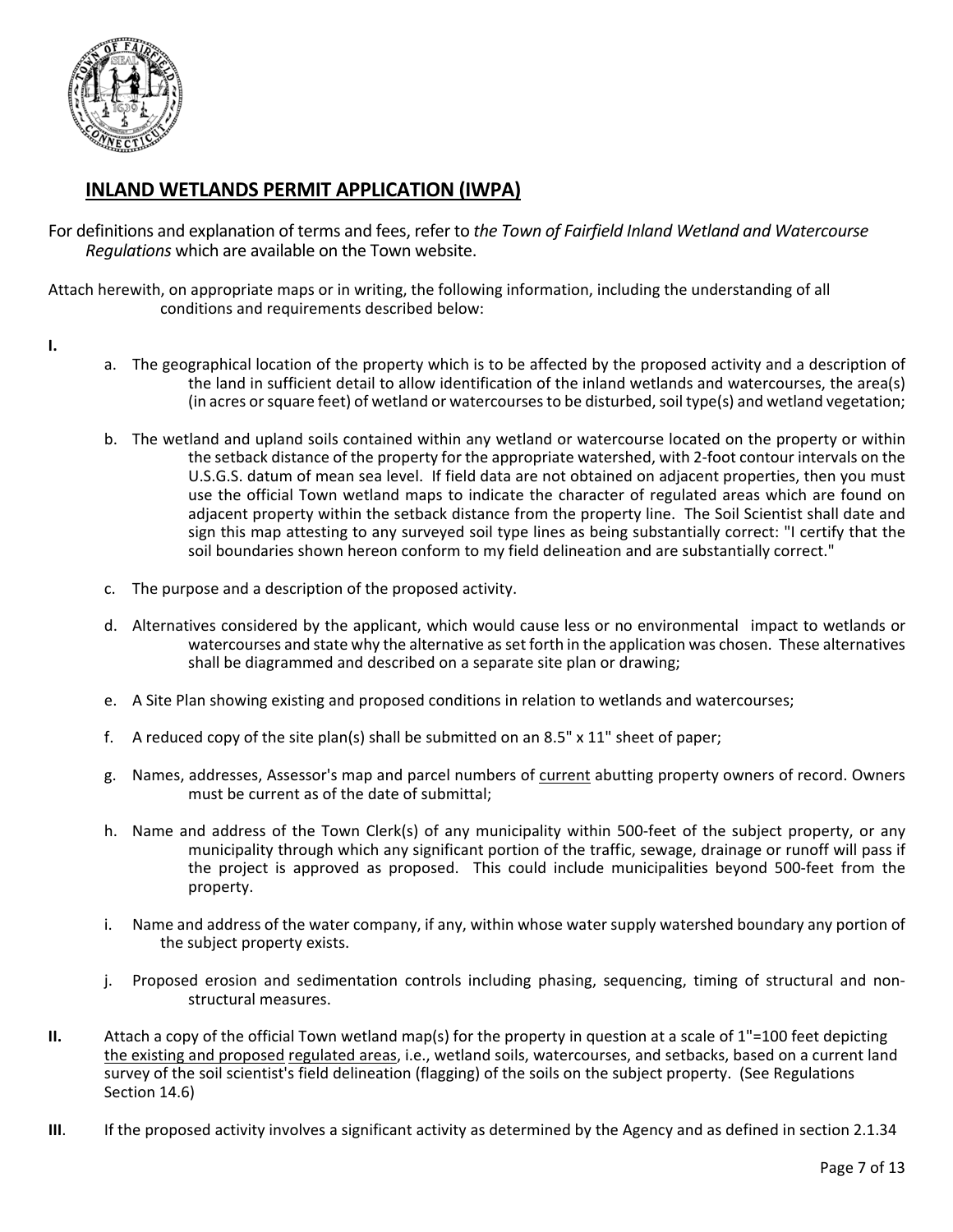

 of the regulations, additional information may be required, based on the nature and anticipated effects of the activity, including, but not limited to, the following:

- a. Site plans for the proposed use or operation on the property which will be affected, which show existing and proposed conditions, wetland and watercourse boundaries, land contours, boundaries of land ownership, proposed alterations and uses of wetlands and watercourses, and other pertinent features of the development, prepared by the applicable professional engineer, land surveyor, architect or landscape architect licensed by the State of Connecticut or by such other qualified person;
- b. Engineering reports and analyses and additional drawings to fully describe the proposed project and any filling, excavation, drainage or hydraulic modifications to watercourses and the proposed erosion and sediment control plan;
- c. Mapping of soil types consistent with the categories established by the National Cooperative Soil Survey of the U.S. Soil Conservation Service (the Agency may require the applicant to have the wetlands delineated in the field by a soil scientist and that the field delineation be incorporated onto the site plans);
- d. The Site Plan shall be signed and dated by the soil scientist attesting to the surveyed map location of the soil types and boundaries as being substantially correct;
- e. Description of the ecological communities and functions of the wetlands or watercourses involved with the application and the effects of the proposed regulated activities on these communities and wetland functions;
- f. A description of how each of the applicant's alternatives will change, diminish, or enhance the ecological communities and functions of the wetlands or watercourses involved in the application, and a description of why each alternative considered was deemed neither feasible nor prudent;
- g. Description/Analysis of chemical or physical characteristics of any fill material;
- h. Measures which mitigate the impact of the proposed activity. Such measures include, but are not limited to, plans or actions which avoid destruction or diminution of wetland or watercourse functions, recreational uses and natural habitats, which prevent flooding, degradation of water quality, erosion and sedimentation and obstruction of drainage, or which otherwise safeguard water resources.
- **IV.** The applicant shall certify whether:
	- a. Any portion of the property on which the regulated activity is proposed is located within 500‐feet of the boundary of an adjoining municipality (Town notice required);
	- b. Traffic attributable to the completed project on the site will use streets within an adjoining municipality (not necessarily within 500‐feet) to enter or exit the site;
	- c. Sewer or water drainage from the project site will flow through and impact the sewage or drainage system within an adjoining municipality (not necessarily within 500-feet); or
	- d. Water runoff from the improved site will impact streets or other municipal or private property within an adjoining municipality (not necessarily within 500‐feet).
- **V.** In the case of any application where any portion of the wetland or watercourse in which the regulated activity is proposed is located within 500 feet of the boundary of Westport, Weston, Easton, Trumbull or Bridgeport, the applicant shall give written notice of the proposed activity, certified mail return receipt requested, to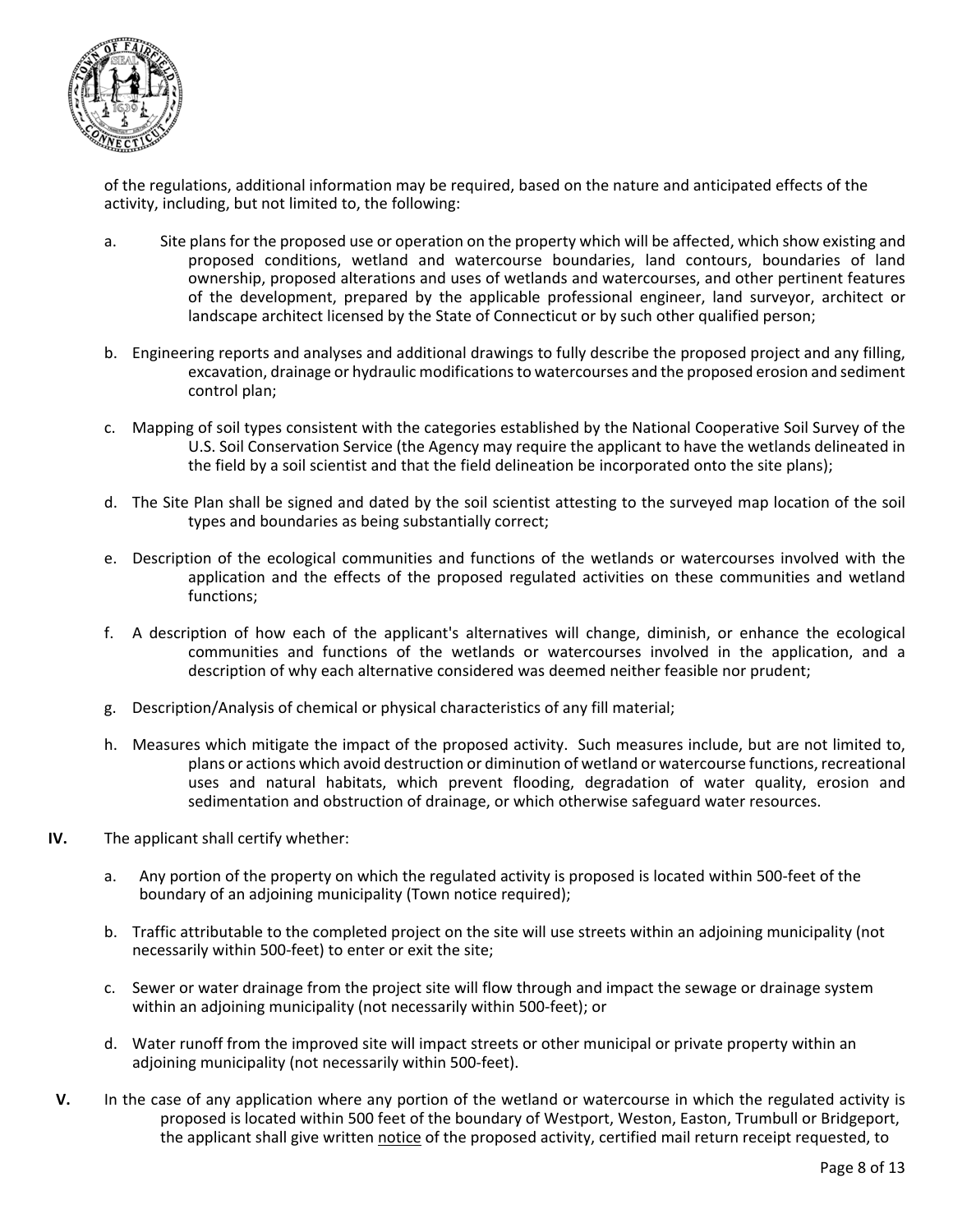

 the adjacent municipal wetland agency on the same day of filing an inland wetland permit application with the Fairfield Inland Wetlands Agency. Documentation of such notice shall be provided to the Fairfield Inland Wetland Agency in accordance with section 22a‐42c of the General Statutes.

- a. When an application is filed to conduct or cause to be conducted a regulated activity upon an inland wetland or watercourse, any portion of which is within the water supply watershed of a water company as defined in section 16-1 of the General Statutes, the applicant shall provide written notice of the application to said water company provided such water company has filed a map, showing the boundaries of the watershed, on the land records of the municipality in which the application is made, and with the Inland Wetlands Agency of such municipality in which the application is made by certified mail, return receipt requested, and shall be mailed within seven days of the date of the application. The water company, through a representative, may appear and be heard at any hearing on the application. Documentation of such notice shall be provided to the Agency.
- b. When an application is filed to conduct or cause to be conducted any activity within a public water supply aquifer protection area or watershed area as per P.A. 06‐53, the applicant shall provide notice to the Connecticut Department of Public Health (CTDPH). Such notice shall be made on the Connecticut Department of Public Health website or an online form and by Certified Mail Return Receipt Requested and shall be sent not later than seven days after the date of the application.
- **VII.** Provide the DEEP reporting form and U.S.G.S. quadrangle on an 8.5" X 11" sheet including name of applicant; location and name of the project; project and site description; area of wetlands and/or linear feet of watercourse proposed to be altered. The Agency shall be responsible for the remaining information and any corrections on the form and for filing it in accordance with section 22a-39-14 of the Inland Wetlands and Watercourses Regulations of the Department of Energy & Environmental Protection.
- **VIII.** Any application that may be scheduled for a Public Hearing shall provide adjacent property owner notification as follows:
	- a. Submit an 8.5" x 11" list of the current names and mailing addresses of adjacent property owners of record including those on opposite sides of watercourses or opposite sides of public rights‐of‐way. Correlate by Assessor's Map and Parcel No. (e.g., owner's name, address, assessor's map no., assessor's parcel no.).
	- b. Submit No. 10 white business envelopes individually addressed to each abutting property owner and to adjacent municipalities and water companies if required by the Wetland Agency's designated agent. Each unsealed envelope shall have taped to its front a "Receipt for Certified Mail" Postal Form 3800, filled in with the corresponding name and address on the No. 10 envelope. Each envelope shall also contain within it a return receipt card, P. S. Form 3811, showing to whom and date delivered, addressed to correspond with its No. 10 envelope and indicating "Certified" service and the number of the certified receipt which is affixed to the front of the envelope. The return address should be the Conservation Department, Independence Hall, 725 Old Post Road, Fairfield, CT 06824.
	- c. The total list of addressees, Postal Form 3877, shall be completed in detail and submitted with the unsealed envelopes. Payment of eight dollars, for each envelope (\$8.00/envelope) shall accompany the envelopes being submitted to cover handling and first class mailing charges for the Town's required notice to abutting property owners. (contact department staff for sample).
- **VIII.** Attach copies of comments from all reviewing Departments/Commissions/Agencies.
- **IX.** Submit herewith one (1) original and seventeen (17) collated sets of all application materials (all supporting data, plans and reports including 8.5" X 11" copies of site plans).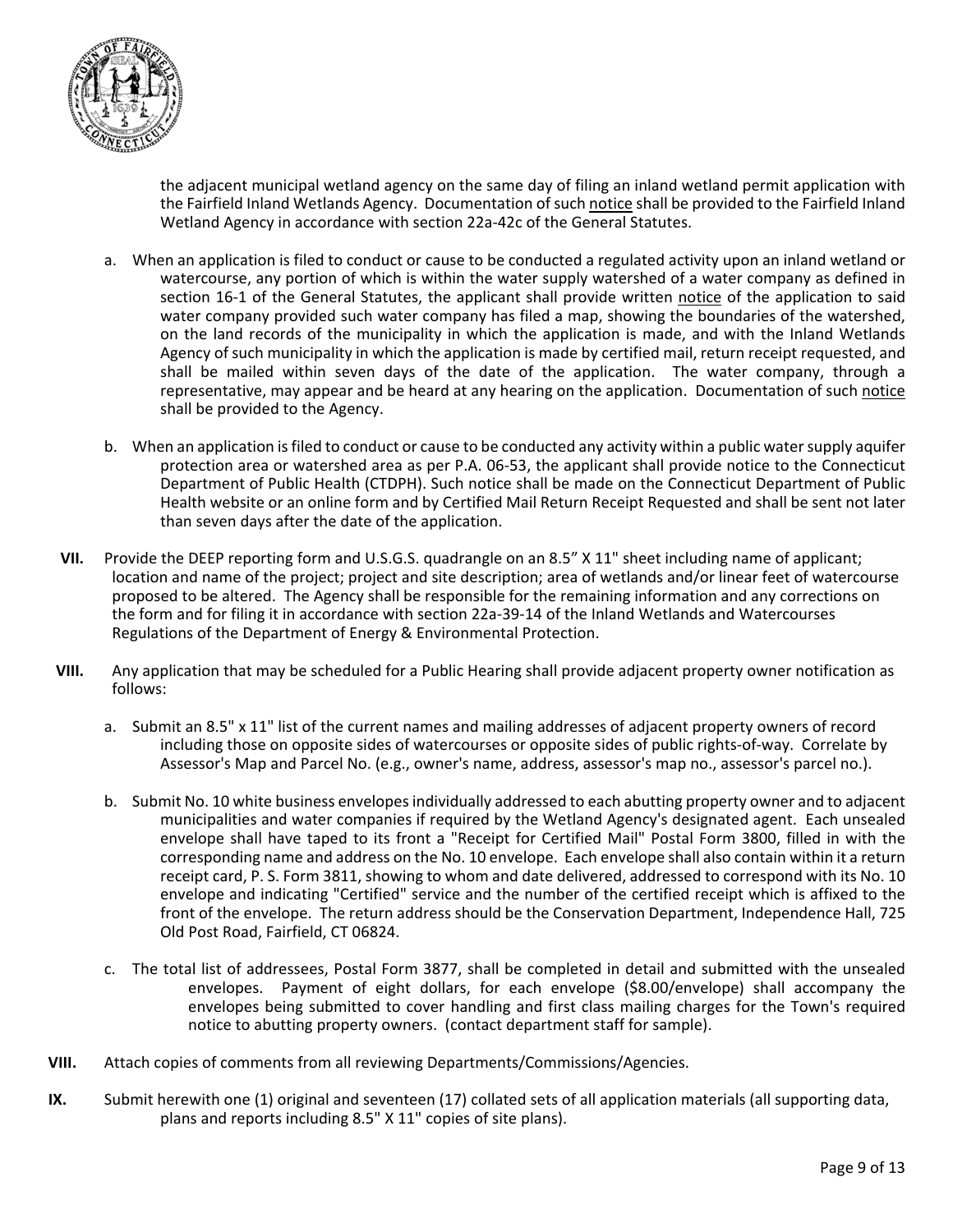

- **X.** Does the property involved with this IWPA request fall within the jurisdiction of the Fairfield Harbor Management Commission per CGS 22a‐113p and Town Charter 24‐14? Please note, if yes, the Inland Wetland Agency shall refer such IWPA for comment 35 days prior to decision or public hearing. The applicant shall thereby provide an additional copy of all materials submitted for this referral.
- **XI.** The applicant understands that after submitting this application and all supporting documentation, my only assured opportunity to provide testimony in support of the application or to address the Wetlands Agency prior to a decision will be at a public hearing. I will request in writing, that the Agency hold/not hold a public hearing on this application.
- **XII.** A landowner may petition for a map amendment, or the Agency of its agents may petition for map amendments to update or correct the maps. Any map amendment considerations or actions must be completed prior to issuance of a wetland permit decision, if such decision is required.
- **XIII.** The applicant understands and agrees that no additional data will be offered by it, nor be accepted by the Conservation Department prior to review at a public hearing by the Inland Wetlands Agency and that this application and the supporting documents which accompany it, in the absence of a public hearing, represent the record upon which the applicant requests the Inland Wetland Agency to base its decision.

#### **APPLICATION TIMELINE: WHAT TO DO AND EXPECT DURING THE IWPA PROCESS**

- The following steps outline the overall permit application process; further detail is available in the Fairfield IWWR. **However, we recommend a pre‐application meeting/discussion with Department staff prior to submission of IWPA applications.** Please contact the Conservation Department at (203) 256‐3071 or visit us during counter hours (08:30‐ 10:30) Monday through Friday with any questions or assistance.
- 1. A complete Inland Wetlands Permit Application must be submitted with the following:
	- (17) copies and (1) original copy of the Permit Application, Soil Report and Site Plan(s) showing project details, wetland boundaries, septic location and any easement boundaries;
	- (3) copies of the Drainage Report;
	- (1) copy of the owner's consent letter (if applicable).
	- Check payable to the *Town of Fairfield* in the amount of the calculate fee(s).
- 2. The Department staff will conduct an initial site inspection to inspect areas of disturbance, conservation easements, wetlands/watercourses, etc. This inspection may be unannounced, but staff will announce our arrival onto the property.
- 3. Following submission of the Permit application, the Inland Wetlands Agency (IWA) will receive the application at the next regularly scheduled meeting.
- 4. The Conservation Department staff will submit a notice to a local newspaper in circulation in Fairfield and may be subject to a public hearing if requested by 25 members of the public. Staff will also write a formal recommendation to the IWA regarding the application.
- 5. The IWA will discuss the project and the application will remain on the meeting Agenda until a decision has been made following the review of Department staff recommendation(s) or within 65 days of receipt. A public hearing may also be necessary, should the IWA decide to do so, and must be completed within 35 days of its commencement.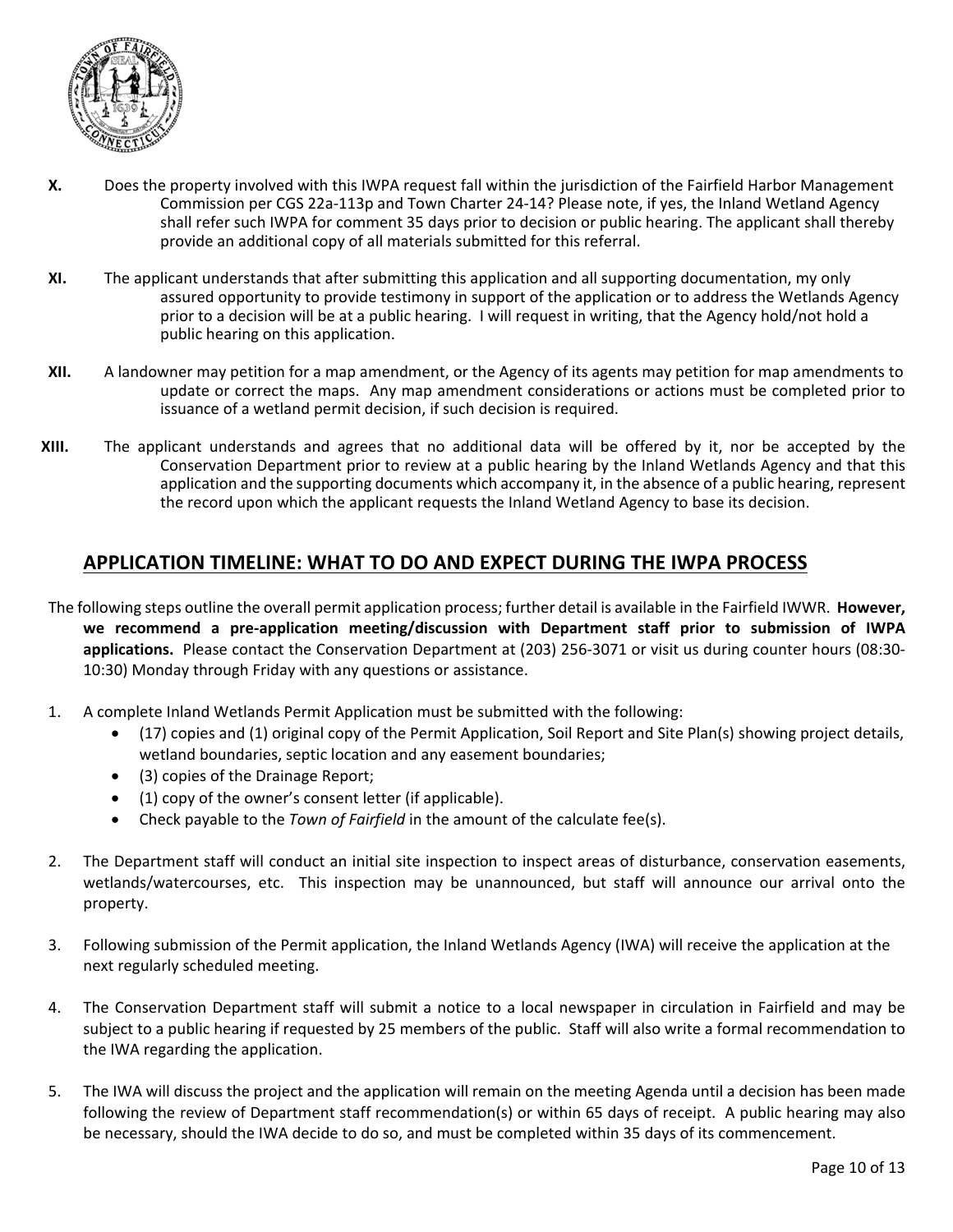

- 6. Upon IWA decision, the following may be required;
	- Site monitor;
	- Planting plan;
	- Performance bond;
	- Land record filing fee, and;
	- Site disturbance fee (per year).
- 7. Complete your project as permitted and conditioned.
- 8. The site monitor shall submit final report and recommendation for bond release, if needed.
- 9. Upon completion of the project and receipt of the documents, an "as-built" survey and site inspection will be required prior to issuance of the Certificate of Occupancy and bond release.

#### **FEE SCHEDULE – APPLICATION FOR INLAND WETLANDS PERMIT**

For definitions and explanation of terms, refer to *the Town of Fairfield Inland Wetland and Watercourse Regulations* which are available on the Town website.

A Permit Application Fee of \$480.00 is required for "construction uses," plus Use Fees listed per applicable Category. "Construction uses" cover the same activities listed as Certificate of Wetlands Conformance Categories (i) through (iii) (see section 6.4.a of the Regulations).

A Permit Application fee of \$960.00 is required for "other uses," e.g., pond maintenance dredging; plus, fees listed per Schedule A or B, except that the regulated area calculation shall be replaced with the size of the pond, plus its setback area around the disturbance perimeter.

A Use Fee is required per type of application, as follows:

| <b>Application Type</b> | Use Fee  |                                            |  |
|-------------------------|----------|--------------------------------------------|--|
| Construction or addi-   | \$640.00 | plus:                                      |  |
| tion on residential or  | \$480.00 | per additional unit of construction or     |  |
| commercial, industrial  |          | demolition, plus:                          |  |
| or nonresidential lot   |          | Fee from Schedule A or B (see below)       |  |
| New construction on a   | \$960.00 | plus:                                      |  |
| residential or commer-  | \$960.00 | per additional unit of construction, plus: |  |
| cial, industrial or     | \$480.00 | per unit of demolition, plus:              |  |
| nonresidential lot      |          | Fee from Schedule A or B (see below)       |  |
| Other Uses              | \$960.00 | plus:                                      |  |

State Fee: \$60.00 Public Hearing Fee: \$320.00<br>TOTAL FEE TOTAL FEE  $\zeta$  and the set of  $\zeta$  and the set of  $\zeta$  and  $\zeta$  and  $\zeta$  and  $\zeta$  and  $\zeta$  and  $\zeta$  and  $\zeta$  and  $\zeta$  and  $\zeta$  and  $\zeta$  and  $\zeta$  and  $\zeta$  and  $\zeta$  and  $\zeta$  and  $\zeta$  and  $\zeta$  and  $\zeta$  and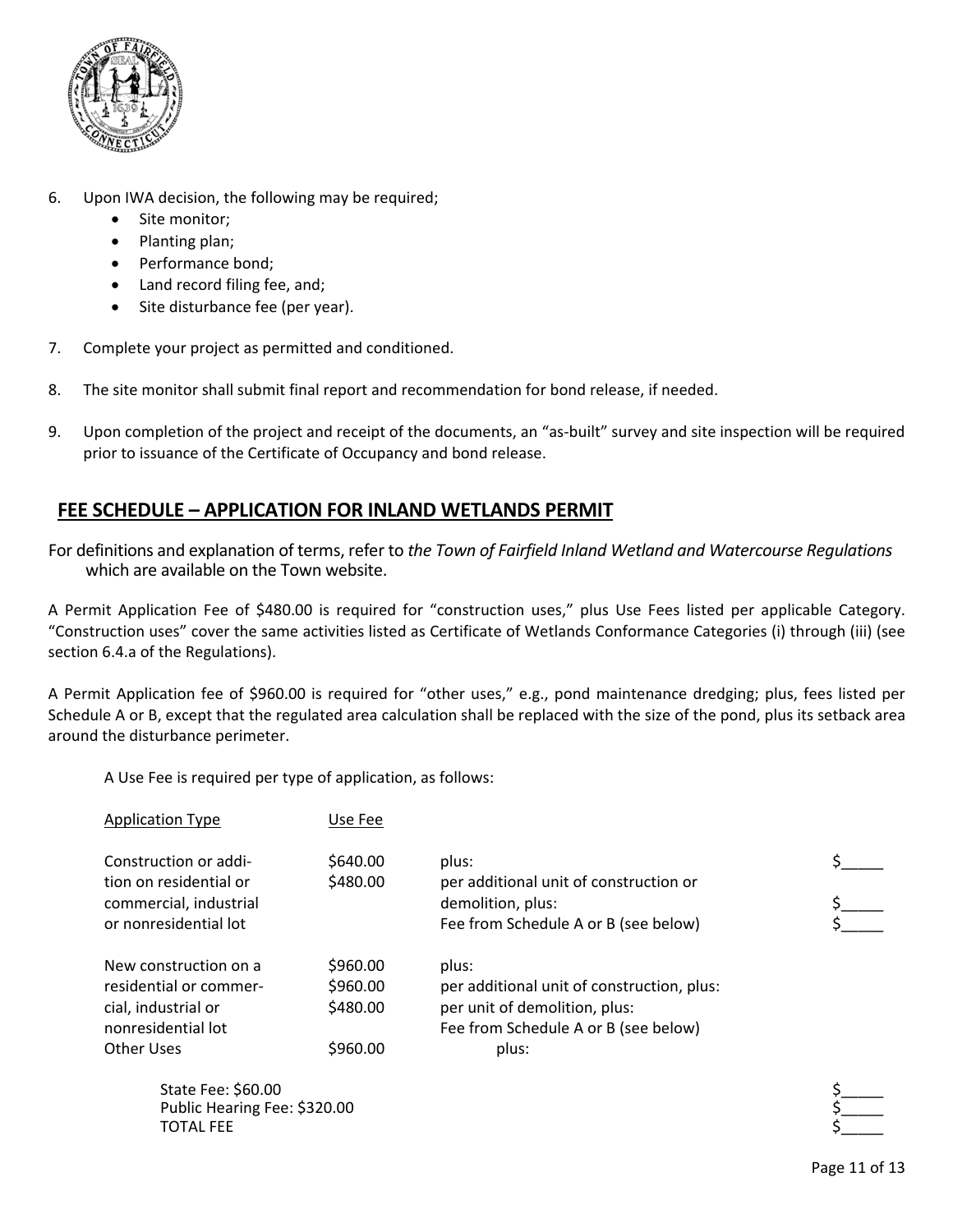

Fee from Schedule A or B except that regulated area is calculated only for the pond plus setback area. (see below)

Fees per 1,000 square feet of regulated area are the same as for Certificates of Wetlands Conformance, i.e., Schedule A, with the following exception: When the Permit Application is found to be significant, then Schedule B fees will apply.

#### **Schedule A Fee**

The Schedule A fee is based on the regulated area of the parcel in 1,000-square feet or part thereof (1 acre = 43,560 ft<sup>2</sup>).

| If Regulated Area of Parcel<br>(in 1,000 ft <sup>2</sup> ) is |                |                       | <b>Times</b><br>the area    |
|---------------------------------------------------------------|----------------|-----------------------|-----------------------------|
| $Over -$                                                      | <b>But Not</b> | Schedule A Fee is     | (in 1,000 ft <sup>2</sup> ) |
|                                                               | $Over -$       |                       | over--                      |
| 0                                                             | 25             | \$50/Ksqft            | 0 ft <sup>2</sup>           |
| 25                                                            | 50             | $$1,250 + $40$ /Ksqft | 25                          |
| 50                                                            | 100            | \$2,250 + \$30/Ksqft  | 50                          |
| 100                                                           | ----           | $$3,750 + $10/Ksqft$  | 100                         |

Example: Parcel of 2.1 acres of which 0**.**75 acre is regulated area. Schedule A fee is calculated as follows:

Regulated area:  $0.75$ -acre X 43,560 ft<sup>2</sup> per acre = 32,670 ft<sup>2</sup>

Schedule A fee is \$1,250 + \$40 X 8 (which is 33 less 25)

#### or \$1,570

#### **Schedule B Fee**

The Schedule B fee is based on the regulated area of the parcel in 1,000 square feet or part thereof. (1 acre = 43,560 ft<sup>2</sup>)

| If Regulated Area of Parcel<br>(in 1,000 ft <sup>2</sup> ) is<br>$Over -$ | <b>But Not</b> | Schedule B Fee is      | <b>Times</b><br>the area<br>(in 1,000 ft <sup>2</sup> ) |
|---------------------------------------------------------------------------|----------------|------------------------|---------------------------------------------------------|
|                                                                           | $Over -$       |                        | over--                                                  |
| 0                                                                         | 25             | \$160/Ksqft            | 0 ft <sup>2</sup>                                       |
| 25                                                                        | 50             | $$4,000 + $110/K$ sqft | 25                                                      |
| 50                                                                        | 100            | $$6,750 + $60$ /Ksqft  | 50                                                      |
| 100                                                                       | ----           | \$9,750 + \$20/Ksqft   | 100                                                     |

Example: Parcel of 2.1 acres of which 0**.**75 acre is regulated area. Schedule B fee is calculated as follows:

Regulated area:  $0.75$ -acre X 43,560 ft<sup>2</sup> per acre = 32,670 ft<sup>2</sup>

 Schedule B fee is \$4,000 + \$110 X 8 (which is 33 less 25) or \$4,880